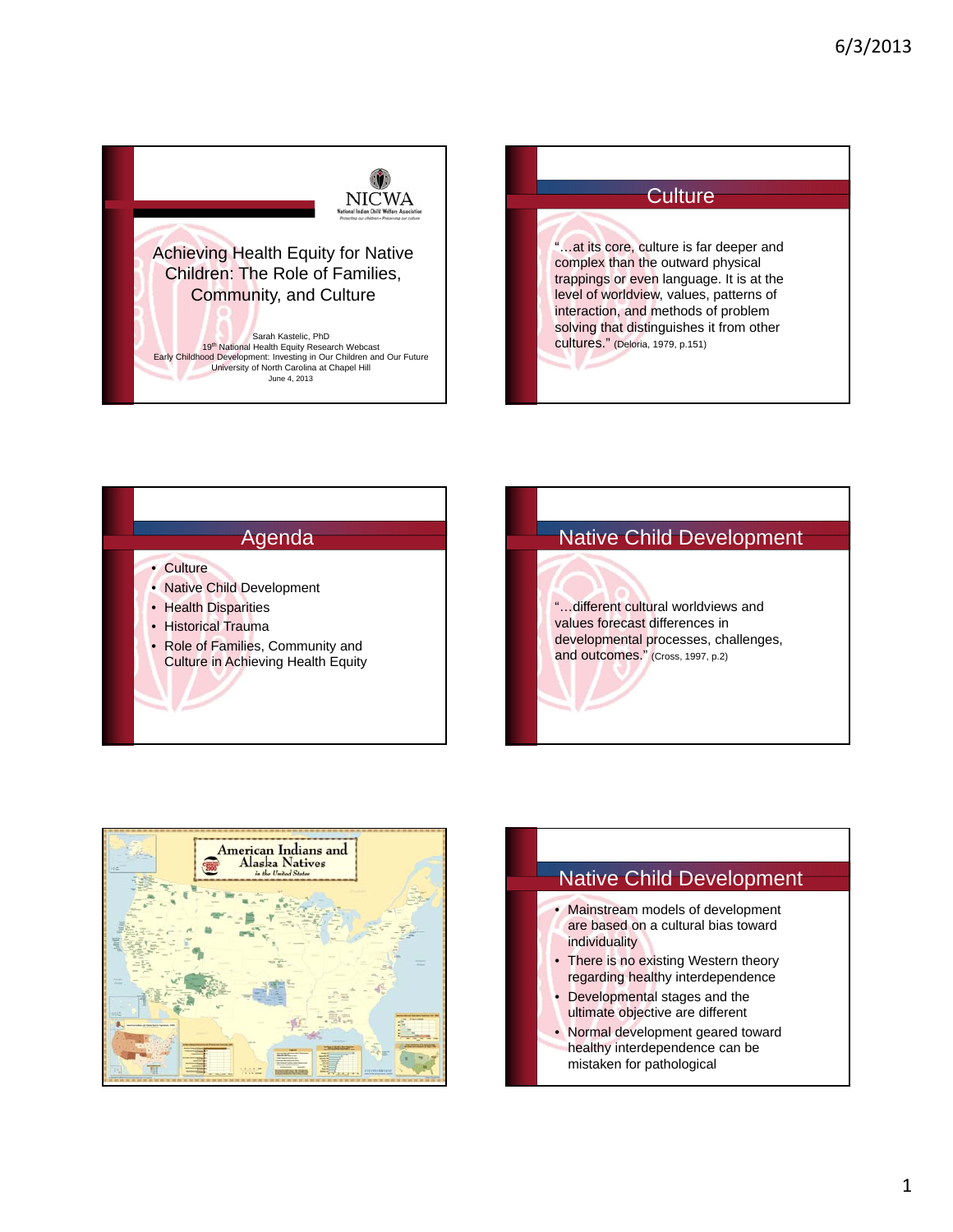## Native Child Development

The goal of Native child development is "the emergence of healthy interdependence while maintaining individual autonomy." (Cross, 1997, p. 8)



## A Healthy Native Youth • Healthy relationships • Connecting with resources **Service Safety** Coping capacities—emotional health • Focus and determination Personal capacities **Personal qualities** • Education • Employment Cultural knowledge • Identity • Finances • Fitness • Health care • Healthy lifestyle • Housing • Balance • Connections to Native ancestry • Spiritual understanding and practices • Knowledge/skills in traditional cultural practices

|                                                                                                                                                                                       | What is an Adverse Childhood Experience (ACE)?                                                                                                                                                     |  |  |  |  |
|---------------------------------------------------------------------------------------------------------------------------------------------------------------------------------------|----------------------------------------------------------------------------------------------------------------------------------------------------------------------------------------------------|--|--|--|--|
| The experience of "significant abuse or<br>household dysfunction during childhood"                                                                                                    |                                                                                                                                                                                                    |  |  |  |  |
| Specific Indicators:<br>Recurrent physical abuse<br>Recurrent emotional<br>abuse<br>Contact sexual abuse<br>• An alcohol and/or drug<br>abuser in the<br>household<br>An incarcerated | • Someone who is<br>chronically depressed,<br>mentally ill,<br>institutionalized, or<br>suicidal in the household<br>• Mother is treated violently<br>One or no parents<br>• Emotional or physical |  |  |  |  |

| An incarcerated  |
|------------------|
| household member |

(Division of Adult and Community Health, National Center for Chronic Disease Prevention and Health Promotion, CDC, 2010)

neglect

|                                         | <b>National</b><br>Average | White<br>(Non-<br><b>Hispanic)</b> | <b>Black/African</b><br>American | Asian &<br><b>Pacific</b><br><b>Islander</b> | <b>American</b><br>Indian &<br>Alaska<br><b>Native</b> | <b>Hispanic/</b><br>Latino |
|-----------------------------------------|----------------------------|------------------------------------|----------------------------------|----------------------------------------------|--------------------------------------------------------|----------------------------|
| Infant<br><b>Mortality</b><br>Rate      | 6.7                        | 5.6                                | 13.2                             | 3.7                                          | 8.8                                                    | 5.7                        |
| $%$ of<br>Children in<br><b>Poverty</b> | 18                         | 11                                 | 34                               | 12                                           | 31                                                     | 28                         |
| <b>Teen Death</b><br>Rate               | 62                         | 58                                 | 83                               | 33                                           | 87                                                     | 58                         |
| <b>Teen Birth</b><br>Rate               | 43                         | 27                                 | 64                               | 17                                           | 59                                                     | 82                         |

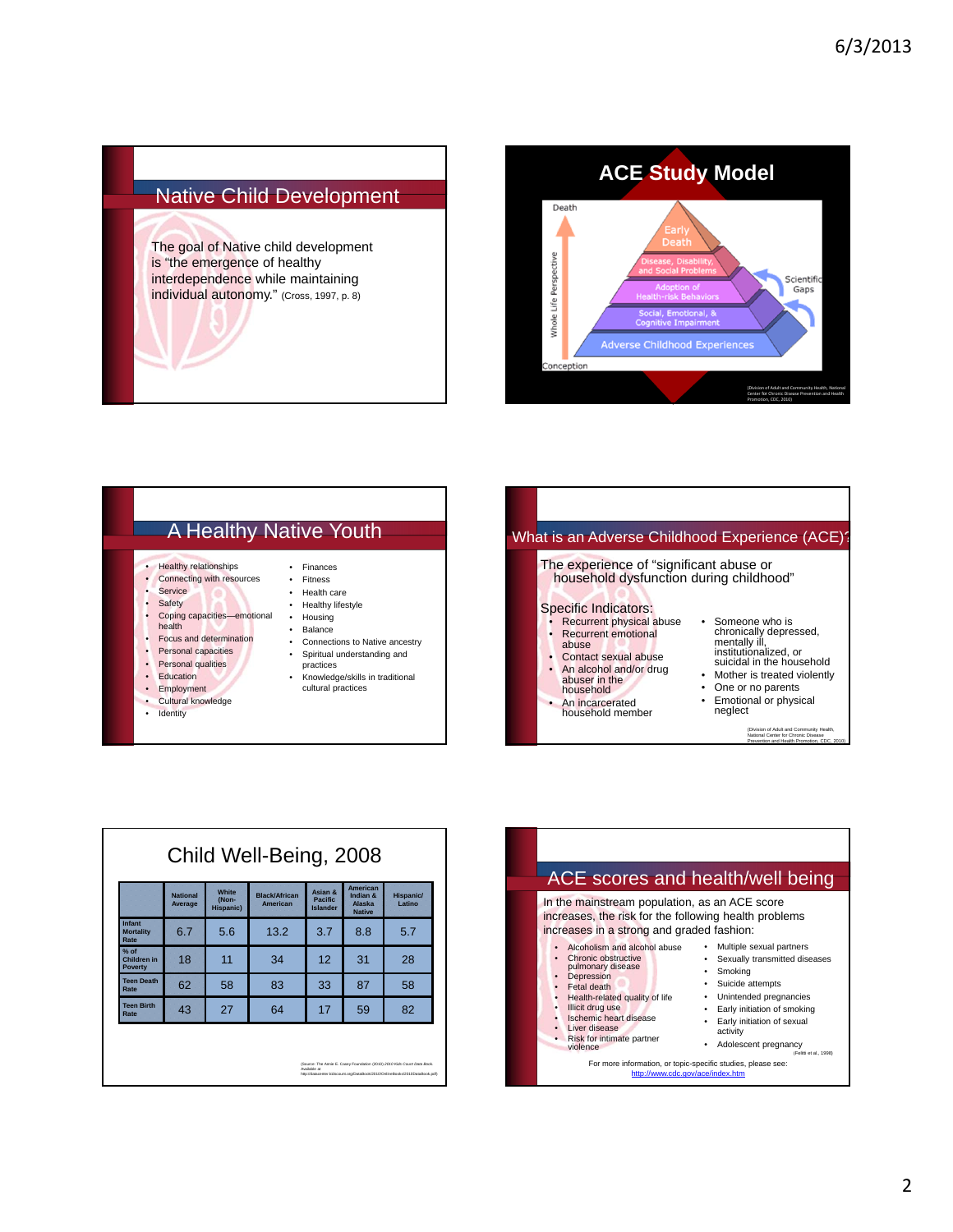## Are ACE findings relevant to Native people?

ACEs among 7 Indian tribes were compared with participants in the Kaiser Permanente/CDC ACE study :

- Natives have a significantly higher rate of ACEs/exposure to any trauma (86% vs. 52%)
- Five times more Native people have been exposed to 4 or more categories of ACEs (33% vs. 6.2%) (Koss et al., 2003)









## Role of Families, Community, and Culture

What's working?

- **Positive Indian Parenting** a culturally-based parenting curriculum adapted and implemented in community
- **Positive Youth Development Approaches**key strategic interventions
- **Systems of Care** weaving together fractured services to more effectively serve children in a resource-challenged environment